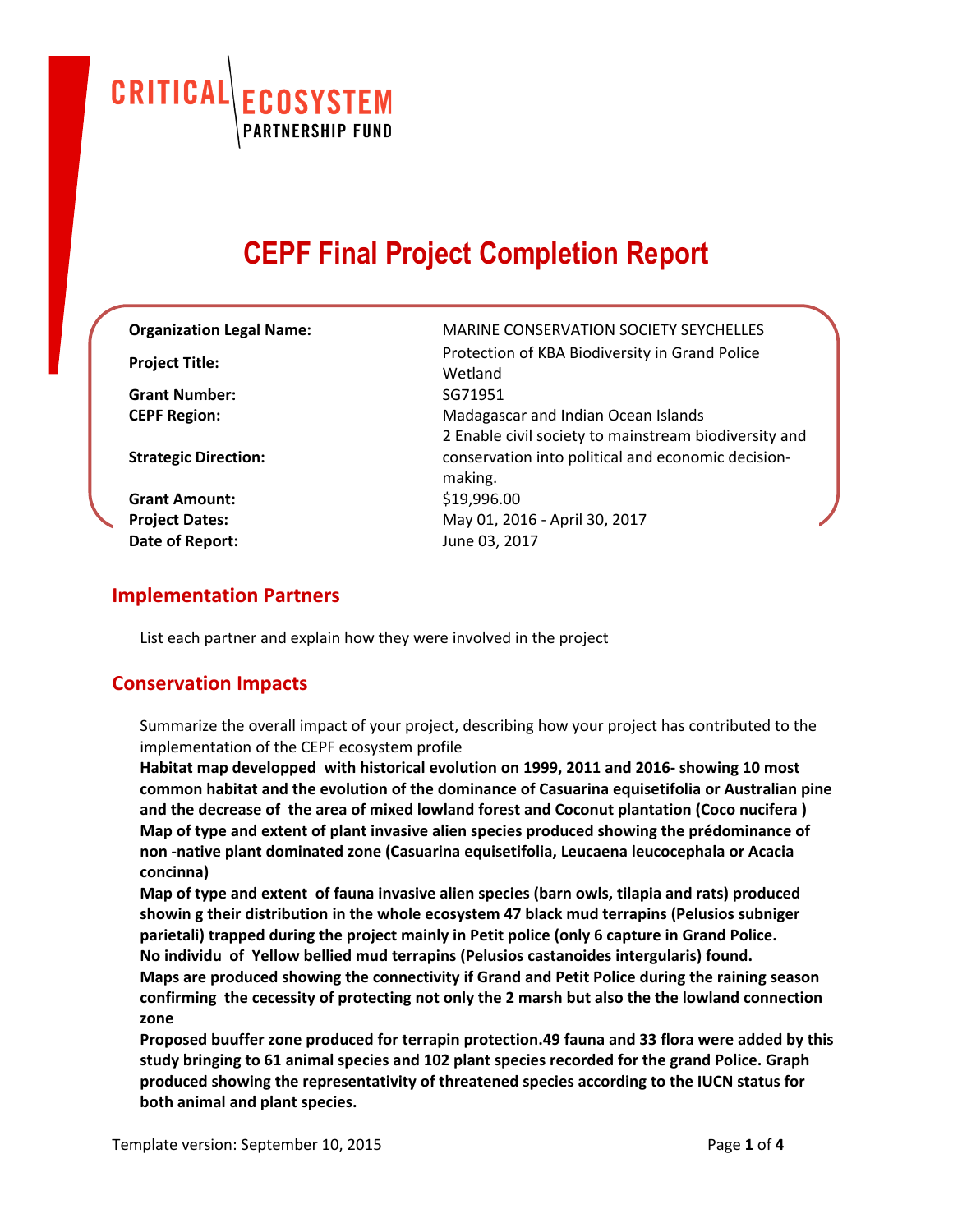**4 maps produced showing the distribution of KBA plant species (recorded on the rock pediment which defines the wetlands) and KBA animals species ( highest KBA animal abundance is found in the wetland areas)**

**Recommandation for some Invasive species treatment proposed**

**Water Physical parameters records from November 206 shows that the Grand Police and Petit Police wetland areas seem to hold an intact ecosystem. The mean values for pH (7.28), carbonate hardness (3.035), nitrite nitrogen (0.013), nitrate (0.263), and ammonia (0.594) all ranged around healthy, acceptable values at Grand and Petit Police (Annex 4). Test of alkalinity indicates a high amount of accumulated metal ions, most probably caused by slight inflow of sea water. Ammonia levels were highest in the Petit Police wetland region (1.7) and indicate high amounts of organic debris. Ammonia, even at low doses, can become toxic for inhabiting animal species and should be controlled over time. Guidance lie mainly on KBA site protection , KBA species protection, alien species treatment, terrapin and turtle protection.Guidance lie mainly on water quality protection. Proposed maps and figure of development plan produced. MCSS urge the authorities and land owner to use the outstanding environmental value of this site and turn it into a national ecotourism attraction and recreational natural reserve site with sustainable non-consumptive wetland activities, such as kayak tours, and a nature information center. In this regard, anthropogenic impact would strongly contribute to the improvement and enlargement of this and further endemic species refuges at Petit and Grand Police. The ecosystem needs to be protected through a buffer zone of at least 30m around the two wetlands**

**special attention needs to be drawn to all threatened and KBA species in the area and the zones above the 50m contour lines as they host some primary forest vegetation**

Planned Long-term Impacts - 3+ years (as stated in the approved proposal)

| <b>Impact Description</b>                                                    | <b>Impact Summary</b> |
|------------------------------------------------------------------------------|-----------------------|
|                                                                              |                       |
| Dlanned Short term Impacts 1 to 2 years (as stated in the approved proposal) |                       |

Planned Short-term Impacts - 1 to 3 years (as stated in the approved proposal) **Impact Description Impact Summary**

Describe the success or challenges of the project toward achieving its short-term and long-term impact objectives

Were there any unexpected impacts (positive or negative)? **Gouvernment will engage with the owners so that the parcel of land earmaked for development at grand police to returned to the State (to be a protected area)**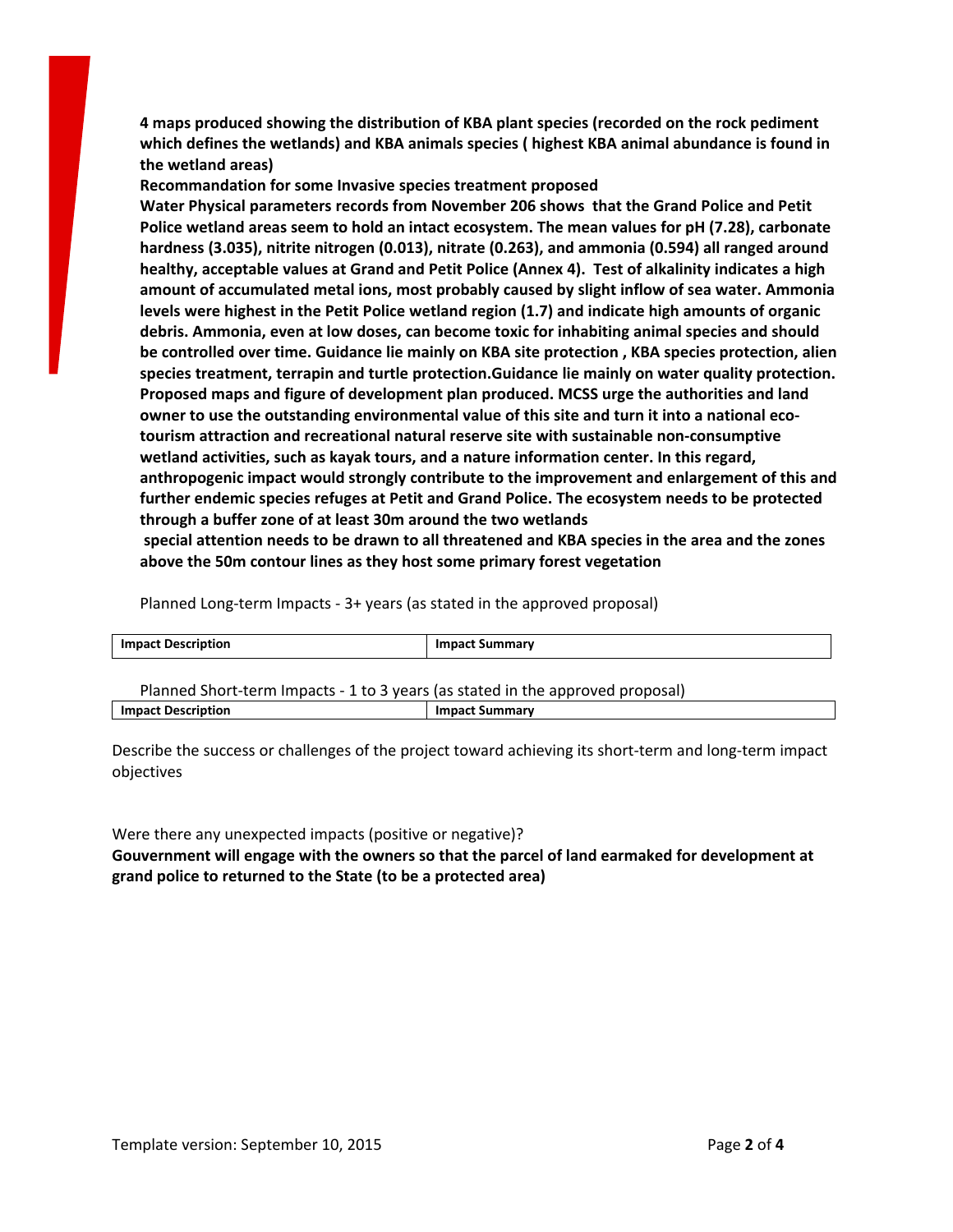# **Project Components and Products/Deliverables**

Describe the results from each product/deliverable:

|                     | Component          | <b>Deliverable</b> |                    |                                |
|---------------------|--------------------|--------------------|--------------------|--------------------------------|
| $\overline{1}$<br>π | <b>Description</b> |                    | <b>Description</b> | <b>Results for Deliverable</b> |

Please describe and submit any tools, products, or methodologies that resulted from this project or contributed to the results.

**A guidance report on restoration & improvement, on mitigation activities required during development of this KBA and on buffer zone requirement for conservation of this KBA produced. A updated database of the biodiversity fauna and flora in the Grand police bay A database on the water quality of the Police bay created Different maps produced**

#### **Lessons Learned**

Describe any lessons learned during the design and implementation of the project, as well as any related to organizational development and capacity building.

Consider lessons that would inform:

- Project Design Process *(aspects of the project design that contributed to its success/shortcomings)*
- Project Implementation *(aspects of the project execution that contributed to its success/shortcomings)*
- Describe any other lessons learned relevant to the conservation community

## **Sustainability / Replication**

Summarize the success or challenges in ensuring the project will be sustained or replicated, including any unplanned activities that are likely to result in increased sustainability or replicability.

#### **Provision of data of the national database will help researcher an decision makers in the futur management of the Island.**

**Experiences may help MCSS to replicate project in other wetland to create wetland reserves**

## **Safeguards**

If not listed as a separate Project Component and described above, summarize the implementation of any required action related to social, environmental, or pest management safeguards

## **Additional Comments/Recommendations**